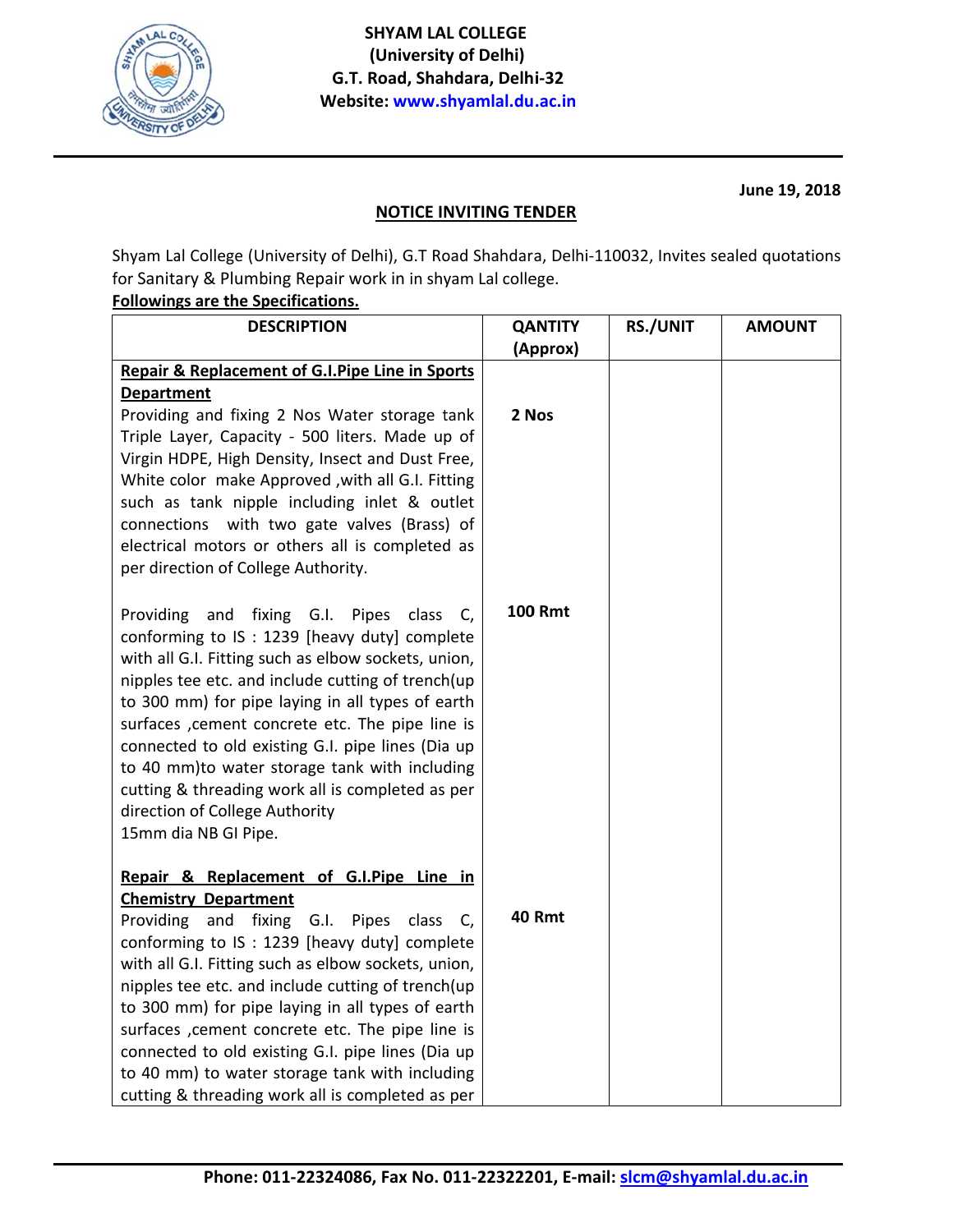

| direction of College Authority.                                                           |               |  |
|-------------------------------------------------------------------------------------------|---------------|--|
| 15mm dia NB GI Pipe.                                                                      |               |  |
|                                                                                           |               |  |
| Providing & fixing of G.I. Pipe Line in Student                                           |               |  |
| <b>Toilet</b>                                                                             |               |  |
| Providing and fixing G.I. Pipes<br>class C,                                               | 12 Rmt        |  |
| conforming to IS: 1239 [heavy duty] complete                                              |               |  |
| with all G.I. Fitting such as elbow sockets, union,                                       |               |  |
| nipples tee etc. The pipe line will be fixed in wall                                      |               |  |
| with clamps. Pipe line will connected to 32 mm                                            |               |  |
| dia G.I. pipe line to existing pipe line of toilet                                        |               |  |
| with gate valve (brass) all is completed as per                                           |               |  |
| direction<br>of<br>College<br>Authority.                                                  |               |  |
| 32mm dia NB GI Pipe.                                                                      |               |  |
|                                                                                           | <b>18 Rmt</b> |  |
| Providing and fixing G.I. Pipes class C,<br>conforming to IS : 1239 [heavy duty] complete |               |  |
| with all G.I. Fitting such as elbow sockets, union,                                       |               |  |
| nipples tee etc. The pipe line will be fixed in wall                                      |               |  |
| after cutting of trench and including providing of                                        |               |  |
| tile finishing in wall after fixing of pipe & filling                                     |               |  |
| of trench same as per existing wall tile surface of                                       |               |  |
| toilet. Pipe line will connected to 32 mm dia G.I.                                        |               |  |
| pipe line to existing pipe line of toilet all is                                          |               |  |
| completed as per direction of College Authority.                                          |               |  |
| dia<br>15mm<br><b>NB</b><br>GI<br>Pipe.                                                   |               |  |
| (Approx No of Tiles required - 100 Nos) Size                                              |               |  |
| 230X300MM                                                                                 |               |  |
|                                                                                           |               |  |
| Providing & Fixing angle valve made by brass,                                             | 10 Nos        |  |
| make approved.                                                                            |               |  |
|                                                                                           |               |  |
| Providing & Fixing PVC connections (24 Inches                                             | 10 Nos        |  |
| long) good quality, make approved.                                                        |               |  |
|                                                                                           |               |  |
| Providing & Fixing Urinal Flushing Fixtures made                                          | 10 Nos        |  |
| by Stainless steel good quality make approved.                                            |               |  |
| For 15 mm NB                                                                              |               |  |
|                                                                                           |               |  |
|                                                                                           |               |  |
|                                                                                           |               |  |
|                                                                                           |               |  |
|                                                                                           |               |  |